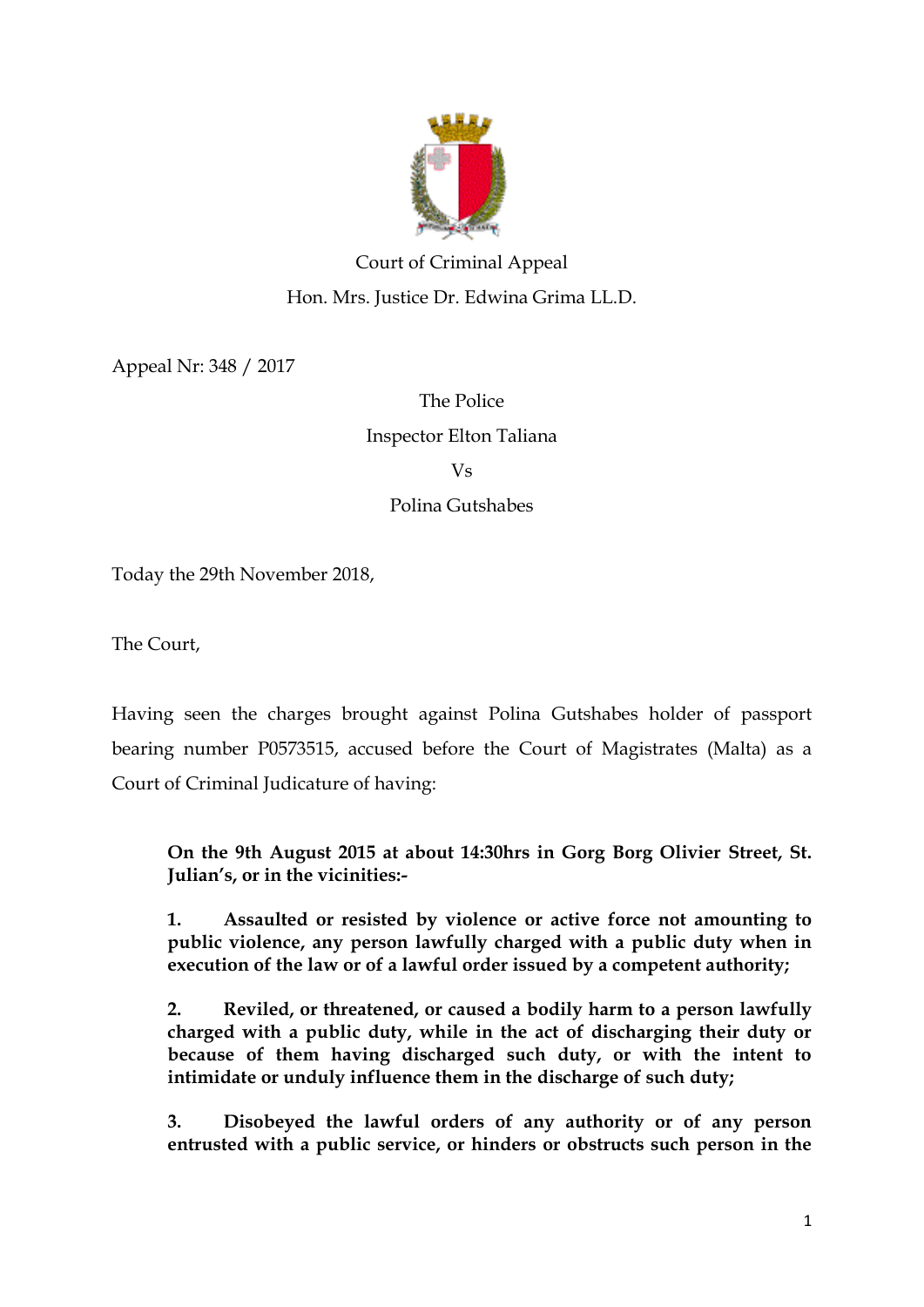**exercise of his duties, or otherwise unduly interferes with the exercise of such duties;**

**4. In any manner wilfully disturbed the public good order or the public peace.**

Having seen the judgment delivered by the Court of Magistrates (Malta) as a Court of Criminal Judicature on the 17th July, 2017 whereby the Court found defendant not guilty of the charges brought against her and acquitted her therefrom.

Having seen the appeal application filed by the Attorney General on the 1st August, 2017 whereby this Court was requested to revoke the above judgment in its entirety and instead to find the accused guilty of all the charges proffered against her and consequently to inflict the relative punishment according to law.

Having seen the updated conduct sheet of the appellee, presented by the prosecution as requested by this Court.

Having seen the grounds for appeal of the Attorney General brought forward on the basis of article 413 (1) (b) (iv) (i) of the Criminal Code, and this due to the fact, that in the opinion of the Attorney General, the Court erroneously interpreted the law and subsequently acquitted the accused of all the charges brought against her;

# "A) Legitimate & Lawful Orders

That, the crux of this appeal revolves around the issue of whether or not the Police officers' orders in this case were legitimate or otherwise according to law, and this with regards the scenario when they were asking the appellant to accompany them to the Police Station for further questioning on the incident that had taken place sometime before between herself and the bus driver Gordon Borda. The First Court in its judgement (fol. 16 of the same) stated as follows –

'No one may be taken to a police station, against his will, in order to answer questions about any incident in which he or she may have been involved, unless legally under arrest. But the police officers involved wanted to get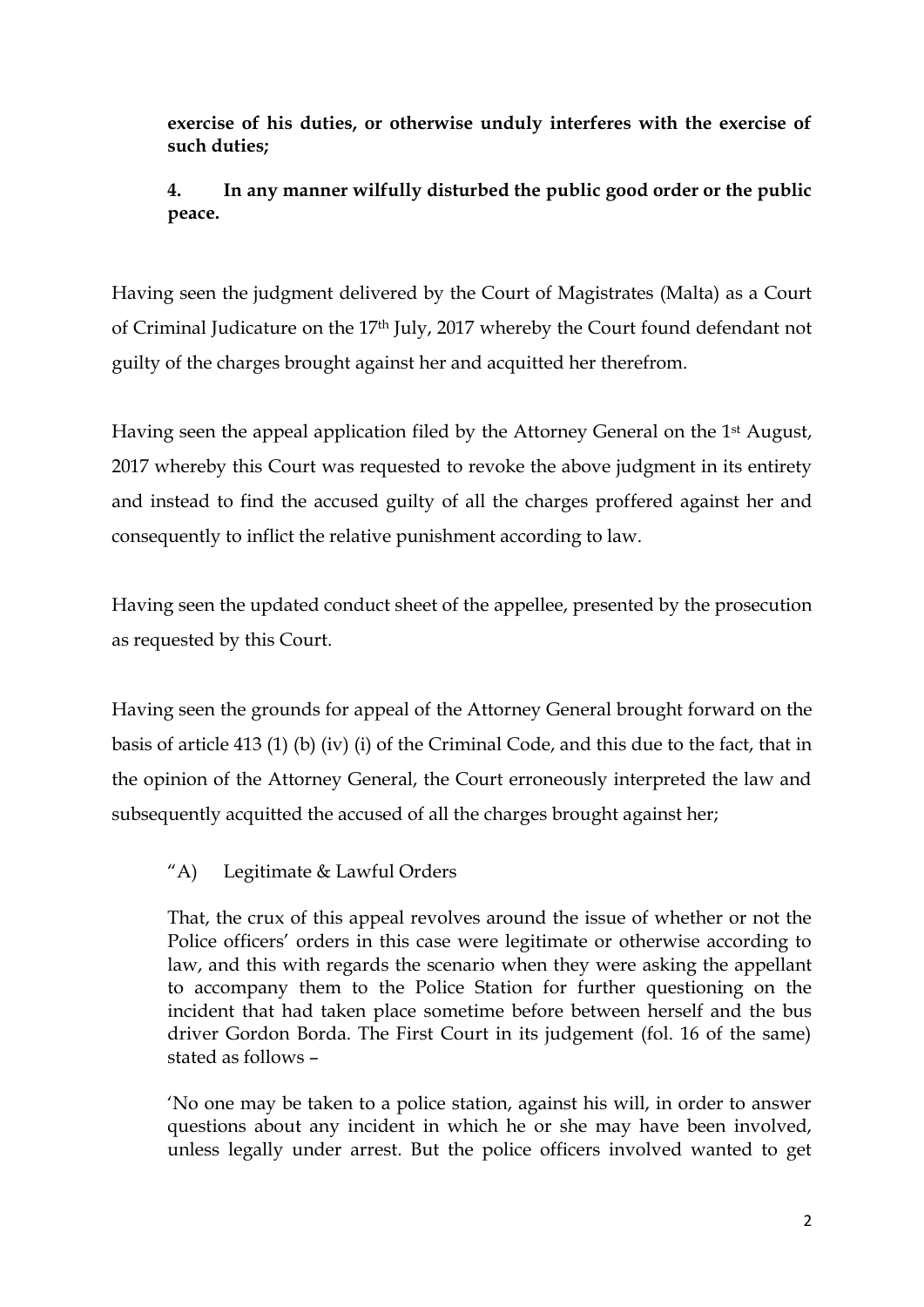defendant off the bus at all costs, so they 'asked' her to voluntarily do what they couldn't legitimately make her do.

At that stage defendant was not in a state of arrest because the circumstances and events up to that time did not warrant her arrest. Consequently the police officers, whilst free to ask her to go to the police station, could not order her to do so against her will because that would be tantamount to arresting her, in circumstances where her arrest was not justified. It follows, in terms of the above quoted judgment, that the order given was not prima facie legitimate, either in content or in form, and that defendant was justified in refusing to obey it. It consequently also follows that the police officers exceeded their jurisdiction when they decided to arrest the defendant because she refused to voluntarily go to the police station in those particular circumstances and it also follows, in line with the doctrine and jurisprudence further above quoted, that her arrest was unlawful and that the defendant was justified in resisting the police officers.'

That, the Attorney General humbly disagrees with this statement, and this due to the fact that the law itself provides for such a situation;

That, Article 355AD(3) and Article 355AD(5) of the Criminal Code are very clear in this regard and state as follows –

(3) The Police may, orally or by a notice in writing, require any person to attend at the police station or other place indicated by them to give such information and to produce such documents as the Police may require and if that person so attends at the police station or place indicated to him he shall be deemed to have attended that police station or other place voluntarily. The written notice referred to in this sub-article shall contain a warning of the consequences of failure to comply, as are mentioned in sub-article (5).

(5) A person who fails to comply with a notice in writing as is referred to in sub-article (3) or who fails, upon being so requested, even if only orally, to accompany voluntarily a police officer to a police station or other place indicated by the police officer for any purpose mentioned in the said subarticle (3) shall be guilty of a contravention punishable with detention and shall be liable to be arrested immediately under warrant.

That, in the present case, the Police Officers were on the scene in question because Gordon Borda had asked for their assistance when he had been involved in an altercation with the appellant. The Police Officers, as they are duty bound to do, repaired to the scene to investigate further and in order to do so, they had to obviously hear the version of the appellant. It was in this context that they asked the appellant to alight from the bus and to accompany them to the Police Station so that they could hear her version of events, as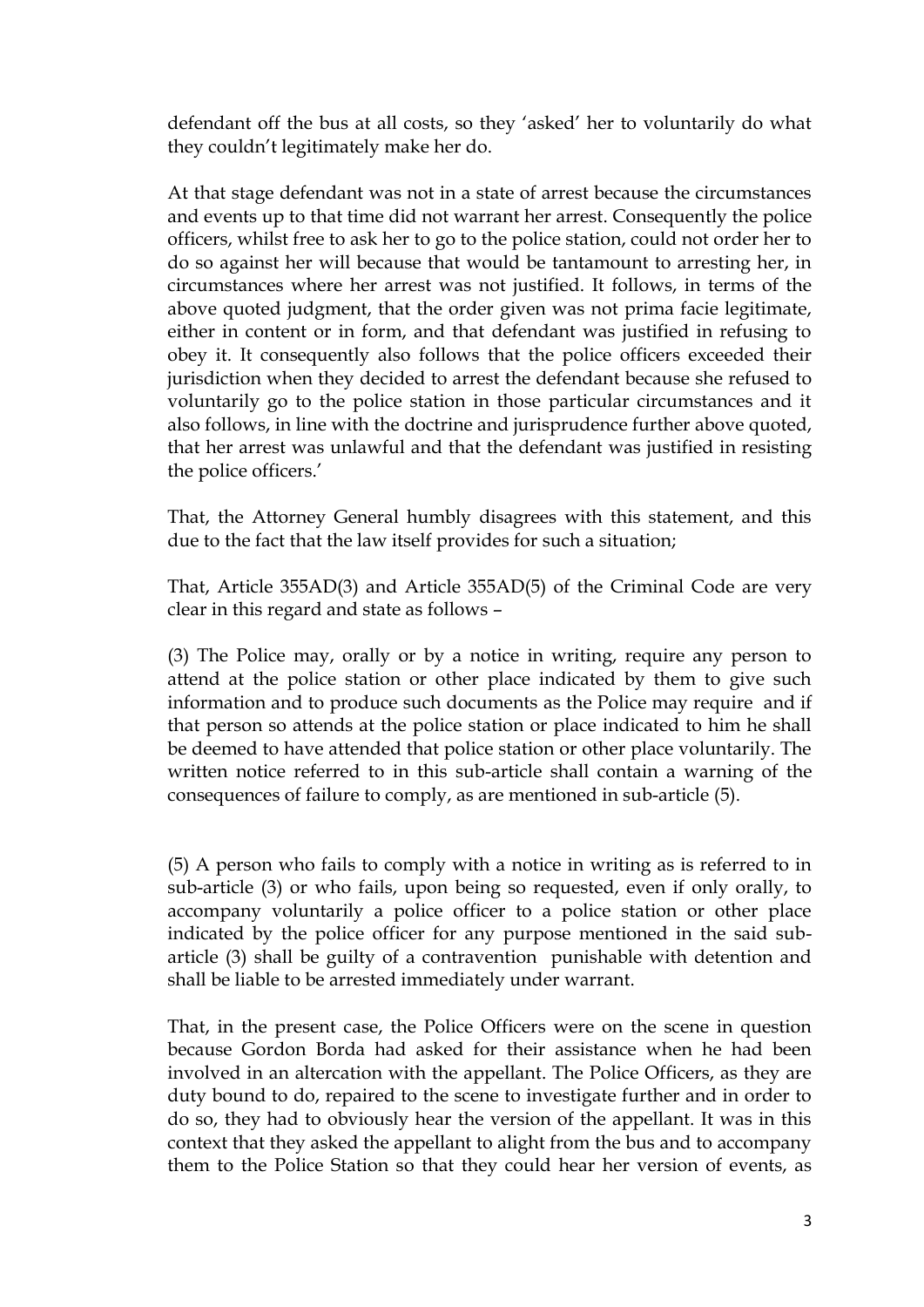they are duty bound to do. It is not contested that, at that moment in time, the appellant was not under arrest however the law is very clear in this regard - "The Police may, orally … require any person to attend at the police station … to give such information … as the Police may require". Thus, a person does not have to be under arrest in order for the Police to request her/him to go to the Police Station to provide any information requested – by doing so, that person is deemed to have gone voluntarily and s/he would be free to leave at any time, unless and until s/he is informed that s/he is under arrest. However, a person requested by the Police to go to a Police Station has to attend;

That, in this context, the request of the Police to the appellant to accompany them to the Police Station in order to recount her version of events is deemed to be a lawful order in terms of law;

That, the Court of Criminal Appeal in the case "Il-Pulizija v Maria Victoria Gialanze' (25/06/1997) held that –

Ordni leġittimu moghti mill-pulizija jew mill-awtorita' għandu dejjem jiġi obdut u bla dewmien, salv id-dritt li wieħed jirreklama wara dwar il-ġustizzja intrinsika ta' dak l-ordni.

Ordni jitqies leġittimu għall-finijiet tal-kontravvenzjoni kontemplata flartikolu 338(ee) tal-Kodiċi Kriminali jekk ikun prima facie leġittimu jiġifieri jekk ikun prima facie regolari fil-kontenut tiegħu u fil-forma li bih jingħata.

That, thus the request of the Police to the appellant clearly falls within the definition of a legitimate order and the appellant was obliged to obey such order immediately. In fact, the law also states that if a person fails to obey the request of the Police to go to the Police Station to transmit the information required (with the exception of information which can incriminate the said person, in which case the right to silence can be resorted to), there are consequences according to law – s/he "shall be guilty of a contravention punishable with detention and shall be liable to be arrested immediately under warrant";

That, thus it has been determined that the First Court erroneously interpreted the law in this regards and thus:

(i) The order given by the Police to the appellant was a lawful one;

(ii) The appellant was obliged to obey such order and to accompany the Police to the Police Station as requested;

(iii) As a consequence of the appellant failing to do what she was legitimately ordered to do, she was clearly in breach of the law;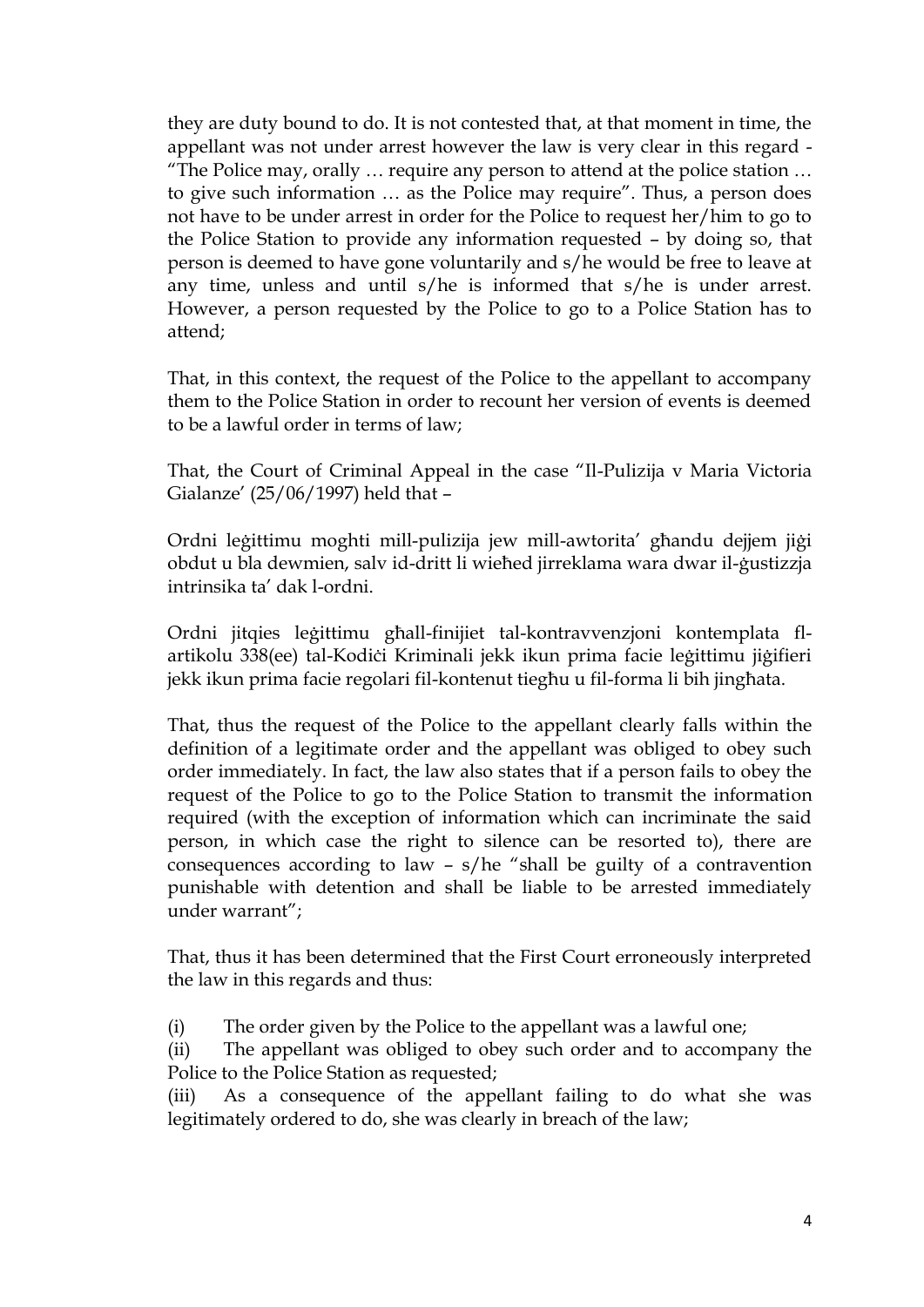That, apart from failing to adhere to the Police's lawful orders, the appellant also resisted the same Police and even caused slight injuries to one officer. It was in the light of these offences committed by the appellant at that very moment that the Police proceeded to arrest her. Thus, they arrested her because she was detected in the very act of committing the offences with which she was ultimately charged and this clearly falls within the ambit of Articles 355X and 355Y of the Criminal Code – in fact this same arrest was also declared to be valid in the first sitting of these proceedings by the same Court of Magistrates, presided by a different Magistrate, contrary to what the First Court that delivered judgment declared (that is that the arrest was an unlawful one);

That, once it has been established that the order of the Police was a legitimate one, contrary to what was decided by the First Court in its judgment, then one can now look at the offences with which the appellant was charged with, in the light of such interpretation of the law as explained above. Consequently, one can reach the conclusion that all these offence in fact subsist and not as the First Court decided.

B) Assaulted or resisted by violence or active force not amounting to public violence, any person lawfully charged with a public duty when in execution of the law or of a lawful order issued by a competent authority

That, it has now been established that the orders meted out by the Police Officers were lawful ones, according to law;

That, from the Acts of Proceedings it has also been established that the appellant did not obey these same orders as meted out by the Police officers and in fact outrightly refused to accompany them to the Police Station as requested. It was also established that when the Police had to exercise force to ensure that she complied to these same orders, the appellant resisted and even became aggressive by punching, kicking and using foul language such as 'bitch', which language she herself admitted to have resorted to;

Thus, contrary to what the First Court decided, the first charge proffered against the appellant subsists and she had to be found guilty of it.

C) Reviled, or threatened, or caused a bodily harm to a person lawfully charged with a public duty, while in the act of discharging their duty or because of them having discharged such duty, or with the intent to intimidate or unduly influence them in the discharge of such duty

That, it has now been established that the orders meted out by the Police Officers were lawful ones, according to law;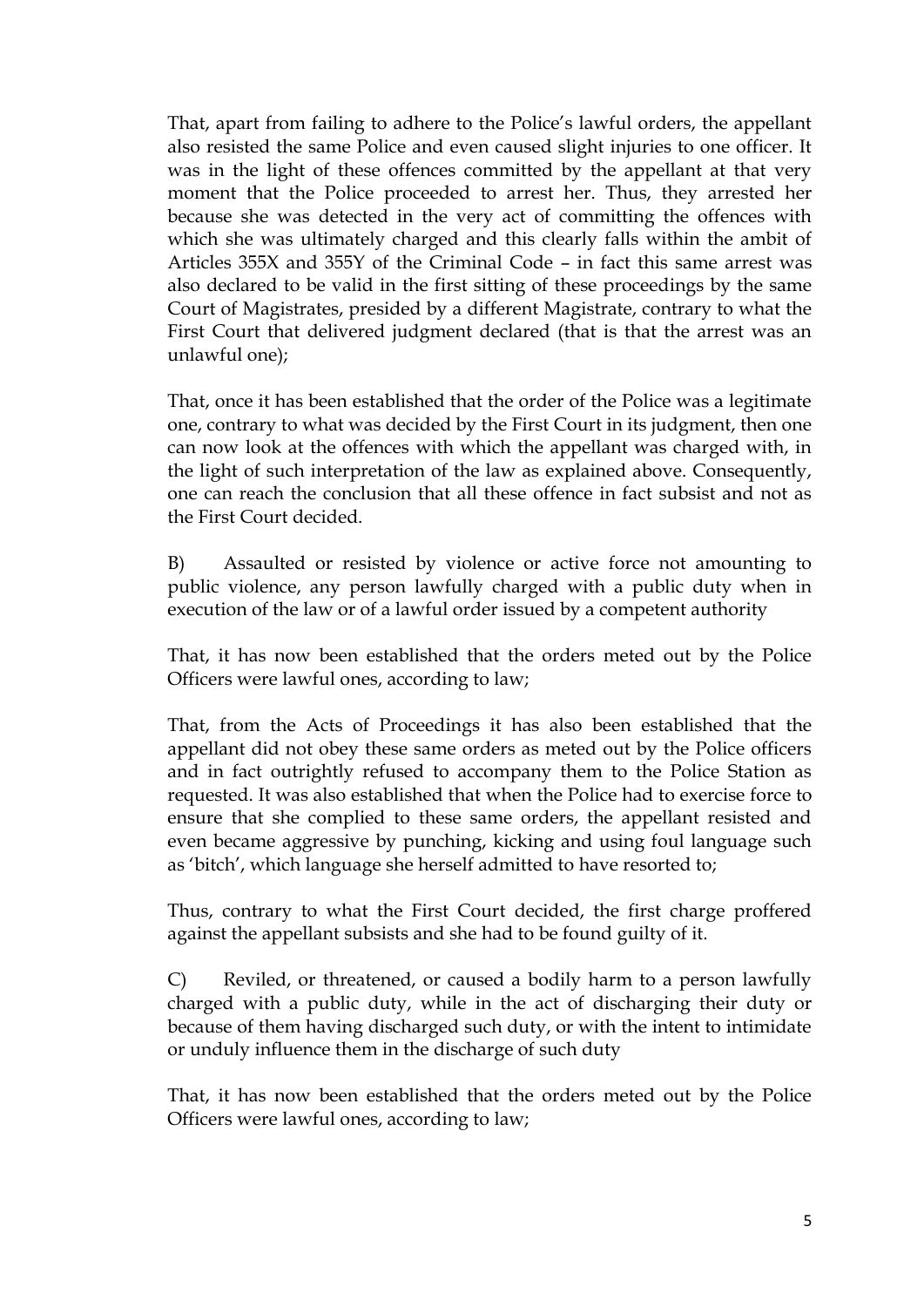That, as explained above, the appellant became aggressive when she was resisting the Police officers and in fact WPS 304 suffered slight injuries because of this, which included multiple scratches with skin loss and left finger trauma, lacerations and swelling;

That, the First Court concluded that WPS 304 had been exceeding her authority and that the appellant was merely resisting an unlawful arrest. With all due respect, it has already been established that the Police officers were merely doing their duty and they were acting according to law. Their orders were lawful ones and the appellant was obliged to obey them. Instead she turned violent and attacked the Police who were in the act of discharging their duty, which attack is evidenced by the medical findings on WPS 304;

Thus, contrary to what the First Court decided, the second charge proffered against the appellant also subsists and she had to be found guilty of it too.

D) Disobeyed the lawful orders of any authority or of any person entrusted with a public service, or hinders or obstructs such person in the exercise of his duties, or otherwise unduly interferes with the exercise of such duties

That, once it has been established that the Police's request to the appellant to accompany them to the Police Station was a legitimate order, then the fact that the same appellant refused to adhere to it, she was consequently disobeying a lawful order, as explained above. Thus, this offence proferred against the appellant subsists and the First Court was incorrect to acquit her from it. Any more said about this would be superfluous.

E) In any manner wilfully disturbed the public good order or the public peace

That, it is a proven fact that this case involved an altercation of the appellant with the Police officers after she failed to follow the lawful orders meted out to her;

That, it is also a proven fact that this altercation which involved physical aggressiveness and foul language. Moreover, this same altercation took place on a public bus in the early afternoon so the commotion that resulted most definitely was viewed by the general public;

Thus, the fourth charge brought against the appellant, contrary to what the First Court decided, also subsisted."

Having heard submissions by the parties;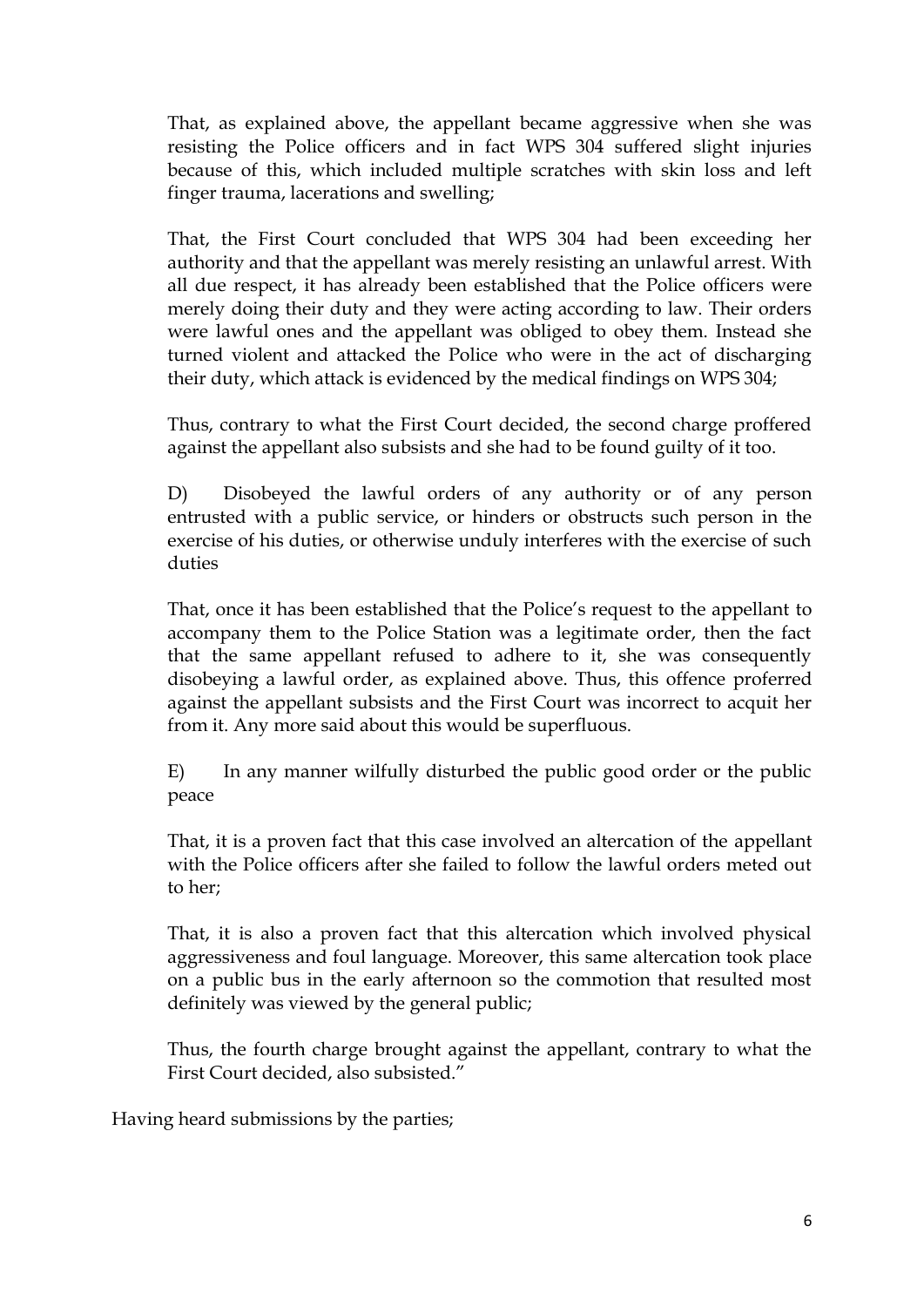Having seen all the acts of the proceedings;

#### Considers

1

That according to the facts of the case, it transpires that on the 9th of August 2015 appellee, Polina Gutshabes, was waiting at a bus-stop for a bus to arrive near the Police station in St. Julians, together with her husband and two young children aged two and four, the youngest of whom was in a pushchair. They also had a scooter belonging to the older child. Approximately fifteen minutes later a bus arrived which was driven by Gordon Borda, who informed them that the bus was full and that they had to close the pushchair in order to get onto the bus. According to Borda who testified in the proceedings before the First Court<sup>1</sup>, respondent and her family got on the bus irrespectively and ignored his requests to close the pushchair. The witness then claimed that he had called Gutshabes to pay the fare for her family to which she responded that she had already paid and concluded by calling him an 'asshole'. It was at this point that Borda got off the bus and went to St. Julians Police station and requested the assistance of police officers insisting that he wanted to press charges against her and wanted her to be removed from the bus too.

According to the prosecution when the police went on the bus and spoke to Polina Gutshabes, they proceeded to request her to get off the bus which request however she adamantly did not adhere to. The witnesses for the prosecution comprising amongst others PC730 Shaun Piscopo<sup>2</sup> and PC446 Joseph Mifsud3, claimed that respondent was being very obstinate and arrogant in her demeanour with the police whilst refusing to follow orders. Eventually after the attempts of the said police to get her off the bus failed, WPS 304 Lorna Pulis<sup>4</sup> was called on the scene and also requested that appellee get off the bus which request she still refused to accede to, at which point WPS304 grabbed hold of respondent's hand so as to escort her

<sup>&</sup>lt;sup>1</sup> Evidence tendered on the 8th November 2015 at folio 87 et seq of the acts of the proceedings.

<sup>&</sup>lt;sup>2</sup> Evidence tendered on the 3rd September 2015 at folio 63 et seq of the acts of the proceedings.

<sup>&</sup>lt;sup>3</sup> Evidence tendered on the 18th November 2015 at folio 90 et seq of the acts of the proceedings.

<sup>4</sup> Evidence tendered on the 3rd September 2015 and the 4th July 2016 at folios 39 et seq and 126 et seq respectively of the acts of the proceedings.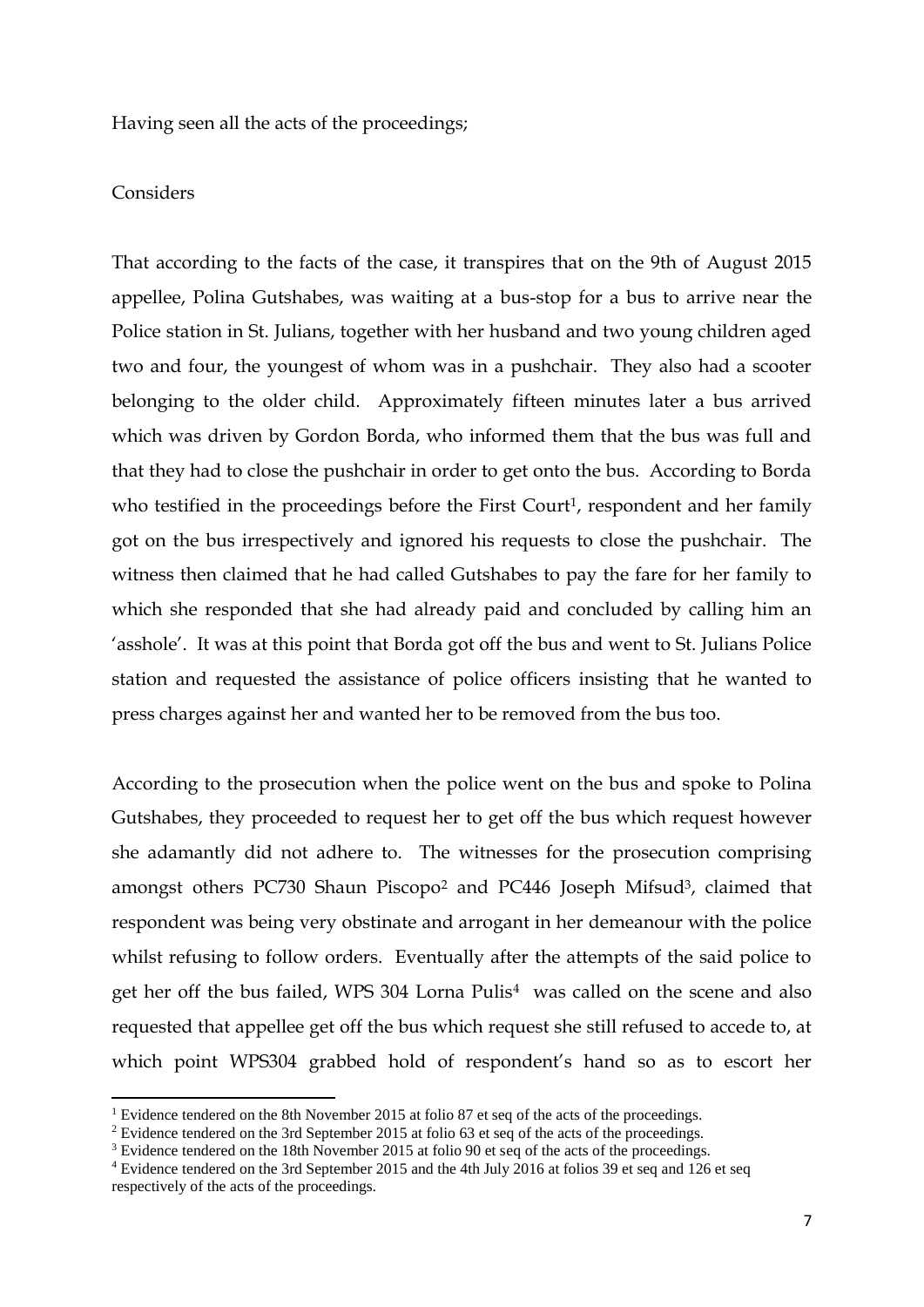forcefully off the bus. As a result respondent's demeonour became aggressive so much so that a scuffle ensued between her and WPS304 whilst still on the bus. The prosecution also alleged that respondent started waving the scooter around and caused injuries to WPS304, which were duly certified5. Moreover according to WPS304 the accused also insulted her by calling her a 'bitch' and threatened to kill her too. Gutshabes resisted the arrest both physically as well as vocally so much so that she had to be handcuffed with considerable difficulty by the police officers present. She was then escorted to the police station where she was arrested, questioned and subsequently arraigned in Court with the charges proffered against her. On the other hand, Borda was instructed by the police to proceed on his way and asked to repair to police station for his version of facts later on that same day.

That apart from the evidence tendered by the police and the bus driver Borda the prosecution did not bring any further witnesses to the stand and in fact the prosecution rested it's case on the 2nd May 20166. Moreover the first Court was informed during the same sitting that the camera on board the bus was not working at the time of the incident so no footage of the occurance could be retrieved or presented as evidence.

Appellee Gutshabes<sup>7</sup>, on the other hand alleges that she was mistreated and manhandled by the police officers involved in this incident apart from being treated unjustly by the busdriver Borda. In fact she states that the bus driver did not let them get on the bus because of the pushchair despite the fact that bus was half empty. Respondent states that her husband persisted in getting on the bus and found enough space for them and the pushchair. Respondent queued up to pay for the fare whereby she paid for two tickets by card and she tried to pay the third ticket in cash but the driver refused to take the money and kept insisting that she should get off the bus. She went to take her seat but the driver insisted that she should pay all three tickets, after which an argument ensued, at which point appellee admits

 $\overline{a}$ 

<sup>5</sup> Folio 14 of the acts of the proceedings.

<sup>6</sup> Folio 122 of the acts of the proceedings.

<sup>7</sup> Folio 173 of the acts of the proceedings dated the 10th October 2016.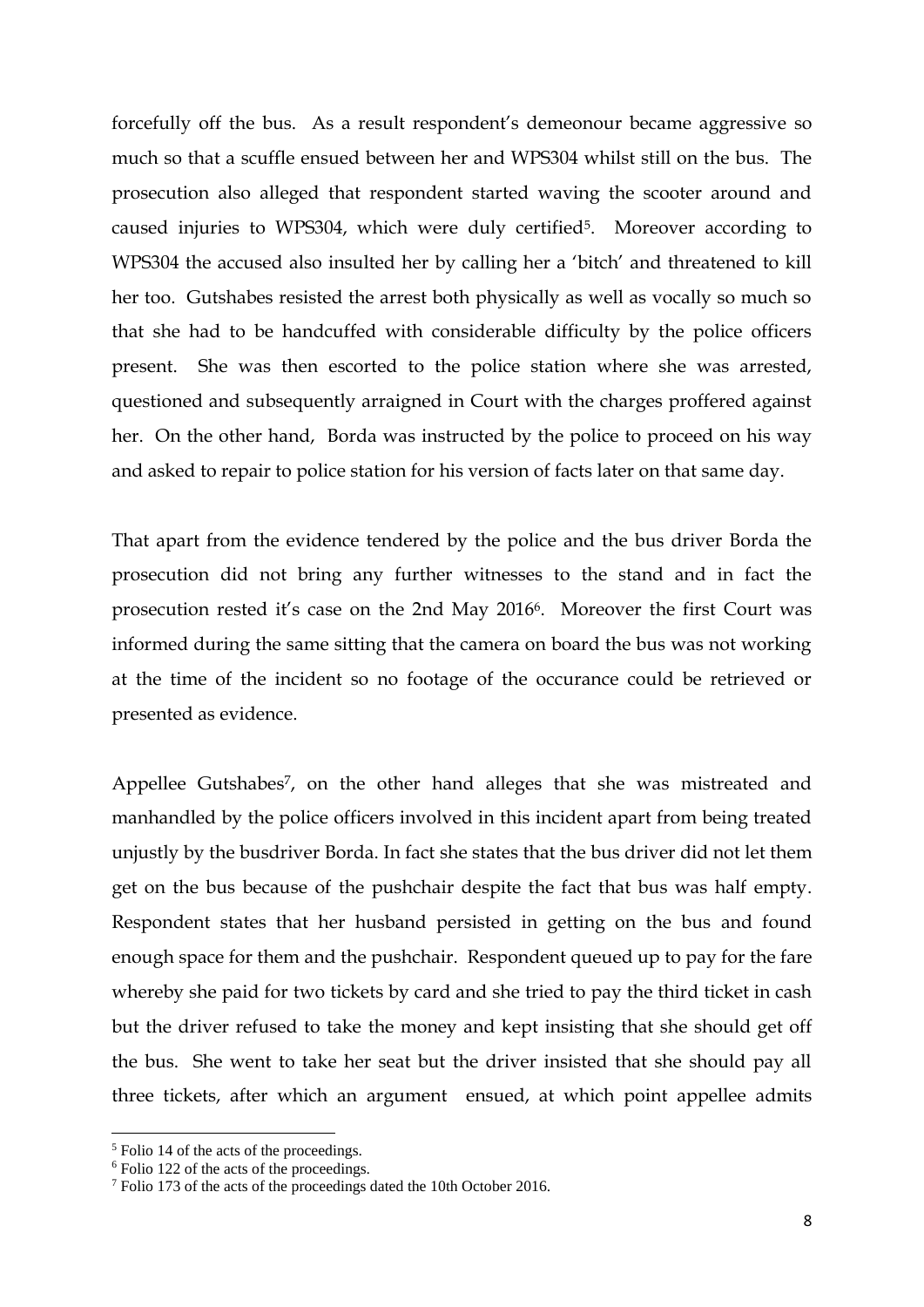calling him an 'asshole'. Upon hearing this word the driver starting shouting and claimed that he would get the police so they would get her off the bus. She claimed that the police officers who arrived on site were speaking in Maltese to the driver in her presence, which words she could not understand and then they proceeded to ask her to get off the bus. Gutshabes refused to do so since this would have involved another long wait for another bus outside in the heat with her family including her young children. She claimed that she kept enquiring why she should get off the bus but to no avail. The police officers left and returned with a female sargeant who was far more aggressive than the other police officers. Her husband tried to explain the situation to her at which point the police sargeant replied that she was not speaking to him. At one point the argument got out of hand since the sargeant grabbed the scooter and defendant tugged back at her bag which was hanging on it with a push and pull ensuing. At that point defendant's husband also grabbed hold of scooter at which point the sargeant let go of it, after which she she grabbed hold of defendant's arm whilst constable PC446 grabbed her husband. Respondent starting screaming hysterically for her children since she realised that if she and her husband would both be taken away by the police, her children would be left alone on the bus. She recalls being rather hysterical for this reason, being dragged out and ultimately ending up on the pavement. She kept screaming for someone to get her children but to no avail, and claimed that the sargeant was very aggressive with her where she also pulled at and tore her necklace. She recalled that during struggle on the pavement she called the sargeant a 'bitch' and when they locked her up in a police cell, the sargeant taunted her by saying 'who's the bitch now?'

Respondent's husband<sup>8</sup> corraborates his wife's testimony. He added that his wife did not threaten the police but only resisted the arrest owing to the fact that she desperately didn't want to be separated from her children and neither did he. He stated in fact that he was the first to be taken off the bus by a male police constable and he was followed by his wife. He was also concerned about the fact that his children were going to be left alone and the police reassured him that they would

**.** 

<sup>8</sup> Evidence of Levin Mykhaylo at folio 201 et seq dated the 14th November 2016.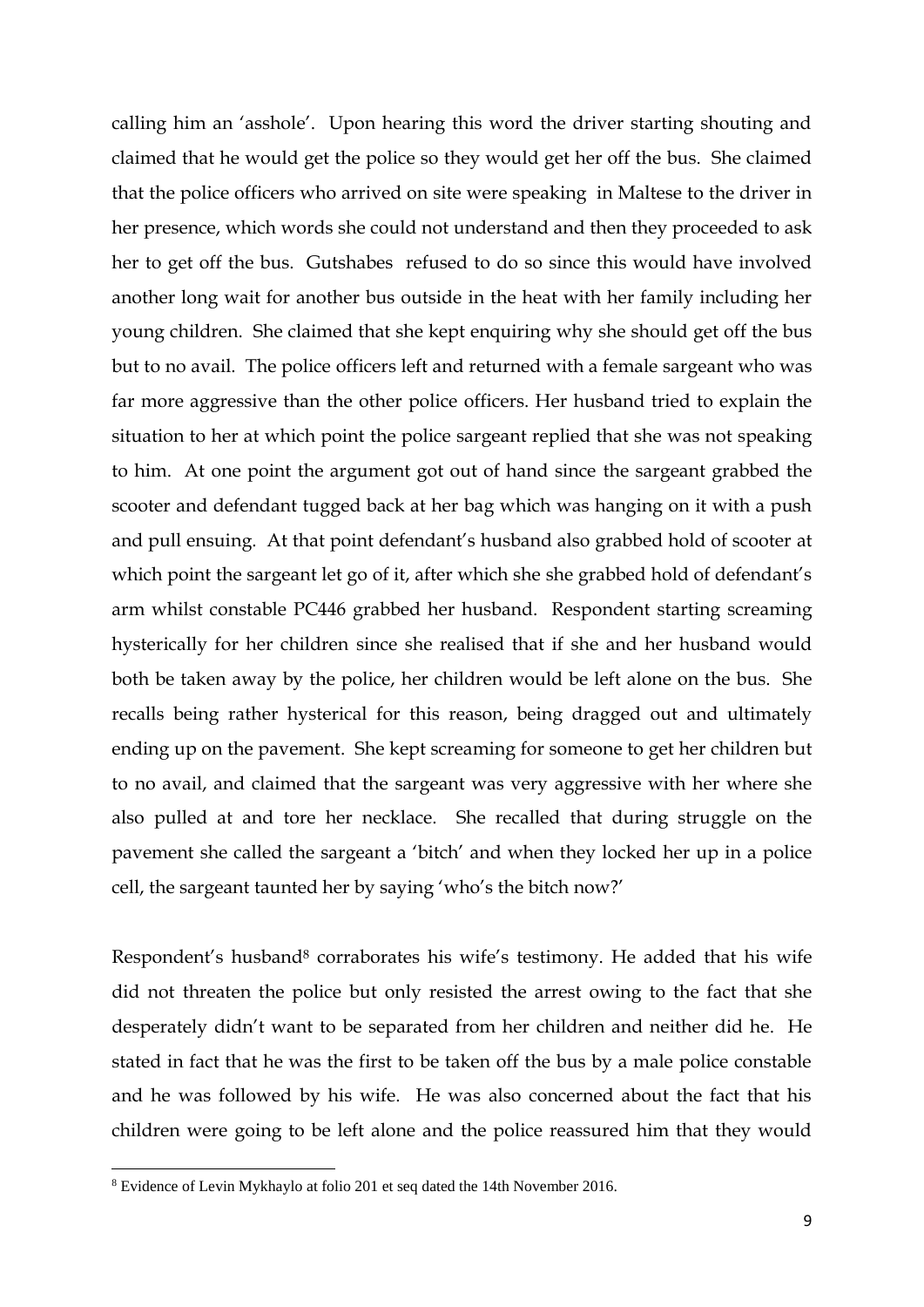take care of them which is when he conceded to his removal from the bus. He also added that although the bus was quite full, the priority seats were vacated for his wife and pushchair so as not to block the passage and in fact Gutshabes was already seated when the police came onto the bus to ask her to get off. Moreover he stated that it was upon his insistence that his children were brought off the bus and in fact he was personally accompanied on the bus by a police officer and brought both his children off the bus himself. He then waited a long time with his children for his wife who had been arrested. Dr. Jonathan Joslin also examined appellee and certified that she was suffering from slight bodily harm including scratches and abrasions to her neck area (including skin loss) and other parts of her body, which he described as compatible with a tussle or a scuffle of sorts as defendant had in fact described to him during examination9.

Considers:

1

During oral submissions before the Court, a preliminary plea was put forward by the defence regarding the nullity of the appeal application filed by the Attorney General. This on the grounds that the punishment for the offences with which appellee was charged at the time of the incident did not exceed a period of imprisonment of two years hence rendering the proceedings of a summary nature *ab initio,* and thus granting a right of appeal to Attorney General only by virtue of the grounds laid out in article 413(1)(b) of the Criminal Code.

In fact the Attorney General is claiming a right to appeal in terms of the ground mentioned in article  $413(1)(b)(iv)(i)$  of the Criminal Code which reads as follows:

**(b) in the cases relating to summary proceedings for offences within the jurisdiction of the Court of Magistrates as a Court of Criminal Judicature under article 370(1) by the Attorney General, and, in the cases mentioned in article 373, by the complainant where:**

<sup>9</sup> Dok JJ1 at folio 152 of the acts of the case. Evidence of Dr. Jonathan Joslin is at folio 148 and dated the 10th October 2016.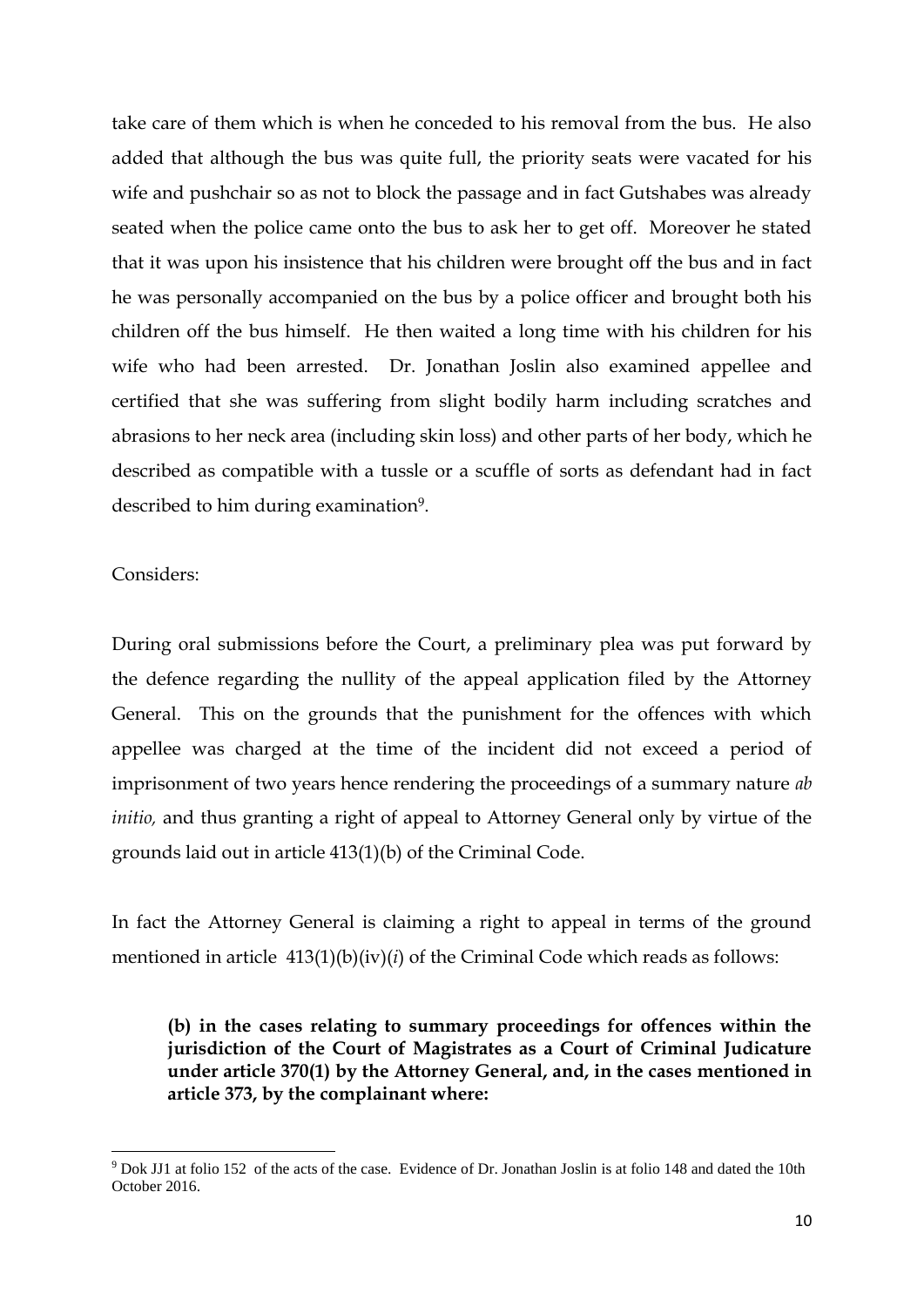### **(iv)(i) the accused or defendant is acquitted on the ground that the fact does not contain the ingredients of an offence.**

In a judgment delivered by this Court, as otherwise presided, in the names of The Police vs A. Caruana this ground of appeal was interpreted as follows:

**"Wiehed mill-kazijiet li fihom l-Attorney General jista' jappella minn sentenza tal-Qorti Kriminali tal-Magistrati huwa dak li fih il-Magistrat ikun illibera lill-imputat ghaliex ikun irritjena li ma kienux jirrikorru filfatt il-kostitutivi tar-reat. Dan il-kaz gie dejjem limitat ghal meta l-Magistrat, bla ma jkun dahal fl-ezami tal-fatti tal-kawza, ikun iddikjara li lfatt "kif dedott" ma jikkostitwix reat. Sussegwentement l-interpretazzjoni ta' dan il-kaz giet estiza fis-sens li l-Attorney General jista' jappella meta l-Magistrat ikun applika ghal-fatt enuncjazzjoni zbaljata jew inkompleta tarrekwiziti tar-reat: ghax intqal li l-appell ikun allura fuq punt ta' dritt. Biex il-Qorti tara jekk f'kaz simili huwiex ammissibili l-appell mill-parti tal-Prosekuzzjoni, ghandha tezamina s-"sustanza" tad-decizjoni appellata filkumpless taghha.<sup>10</sup>**

This Court having examined the appellate judgment considers that the First Court, prior to embarking on an interpretation of the facts of the case, and consequently the motivations leading to appellee's acquittal, conducted an in depth analysis of the legal interpretation of the provisions of the law and consequently of the legal elements at the basis of the offences contained in the writ of summons. After this the First Court proceeded to analyse the facts of the case so as to establish primarily at which point the arrest was affected, being the act of execution of a lawful order mentioned in article 96 of the Criminal Code. In so doing it reached the conclusion, on the basis of the facts brought before it, that the arrest which the police executed in this case, was not in accordance with the law, since the executive police have no powers of arrest when a person is committing a contravention, other than the instances mentioned in article 355Z of the Criminal Code. For this reason the First Court held that one of the fundamental elements of the first and third offences was

**.** 

 $10$  Decided by Mr. Justice William Harding on the 31<sup>st</sup> October 1953. See also Police vs Gaetano Cuschieri decided by Mr. Justice Carmel Agius on the 15th October 1984, Police vs Georgia Zammit decided by Mr. Justice Carmel Agius on the 20th February 1986 and Police vs Mario Casha decided by Mr. Justice Silvio Camilleri on the 17th March 2017.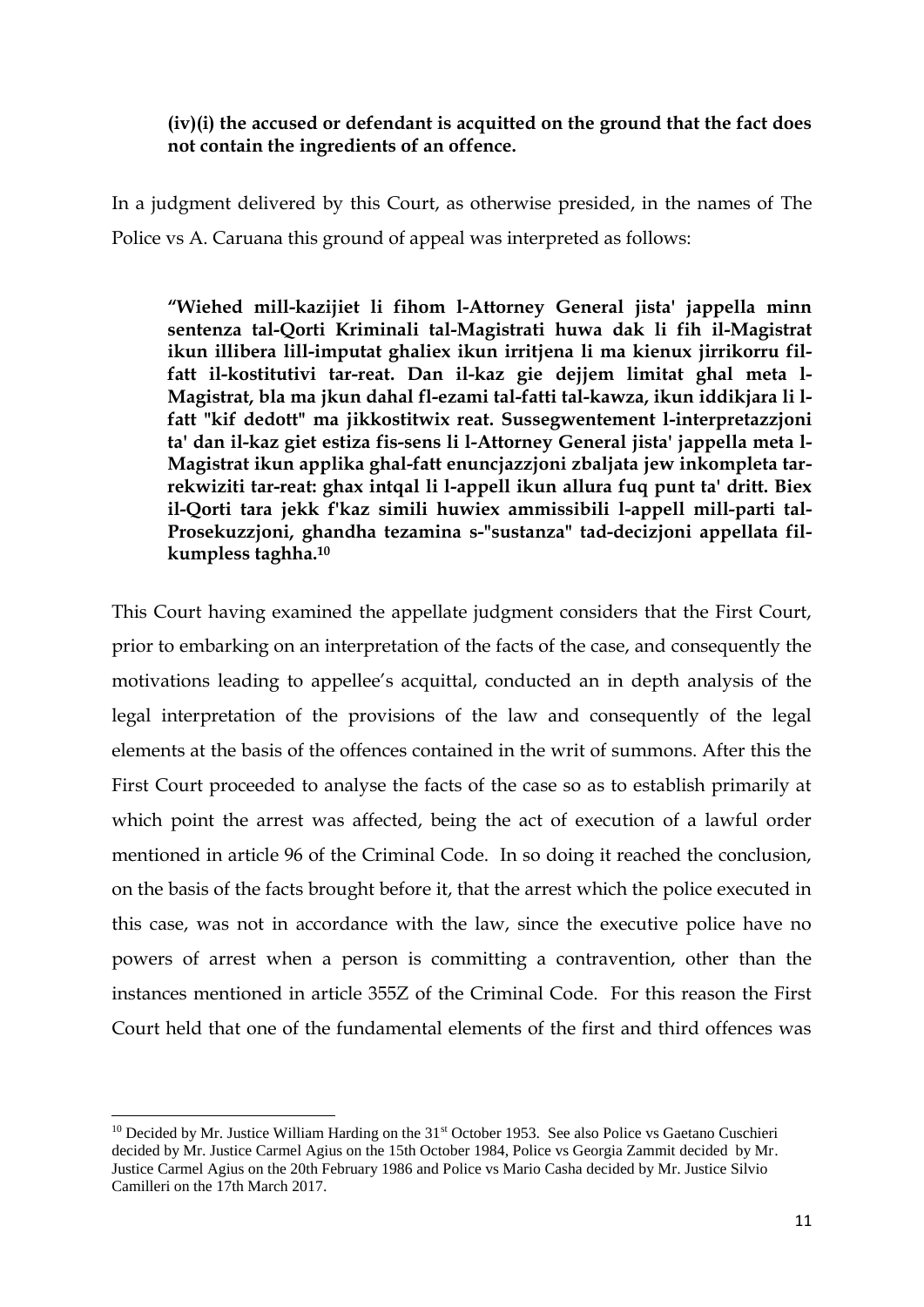clearly lacking, in that the orders must be legitimate, and subsequently defendant was acquitted therefrom.

With regards to the second charge relating to the offence contemplated in article 95 of the Criminal Code, the First Court opined that whilst the evidence showed that the scuffle, injuries and insults resulted after the arrest took place, on the basis of the Court's original legal interpretation and conclusions which included the analysis of local case law, since Gutshabes was resisting an unlawful arrest, which was her right to in the circumstances, and hence owing to the illegal actions of WPS304's, appellee could not be held responsible for the injuries she caused to the said police sargeant.

With regards to the insult which Gutshabes uttered, the First Court referred to the judgment in the names **The Police vs. Amante Camilleri** which delved into the *mens rea* required when uttering the insult, according to which judgment, if the words/phrases used were said as a joke or to legitimately protest against a particular behaviour as was the case in point (animus reclamandi) then the *mens rea* required at law would not result. Thus appellee was also acquitted from the offence under article 95 of the Criminal Code.

Finally the First Court also acquitted Gutshabes of the offence of breach of the public peace since the incident was provoked by the manner in which the police mishandled the situation and hence it was of the opinion that appellee should not be held liable for this offence either.

### Considers:

**.** 

That by virtue of Act VIII of 201511, the original competence of the Court of Magistrates as a Court of Criminal Judicature was extended so as to cover all offences carrying a punishment not exceeding two years imprisonment. This

<sup>&</sup>lt;sup>11</sup> Criminal Code (Amendment)Act, 2015, 17th March 2015.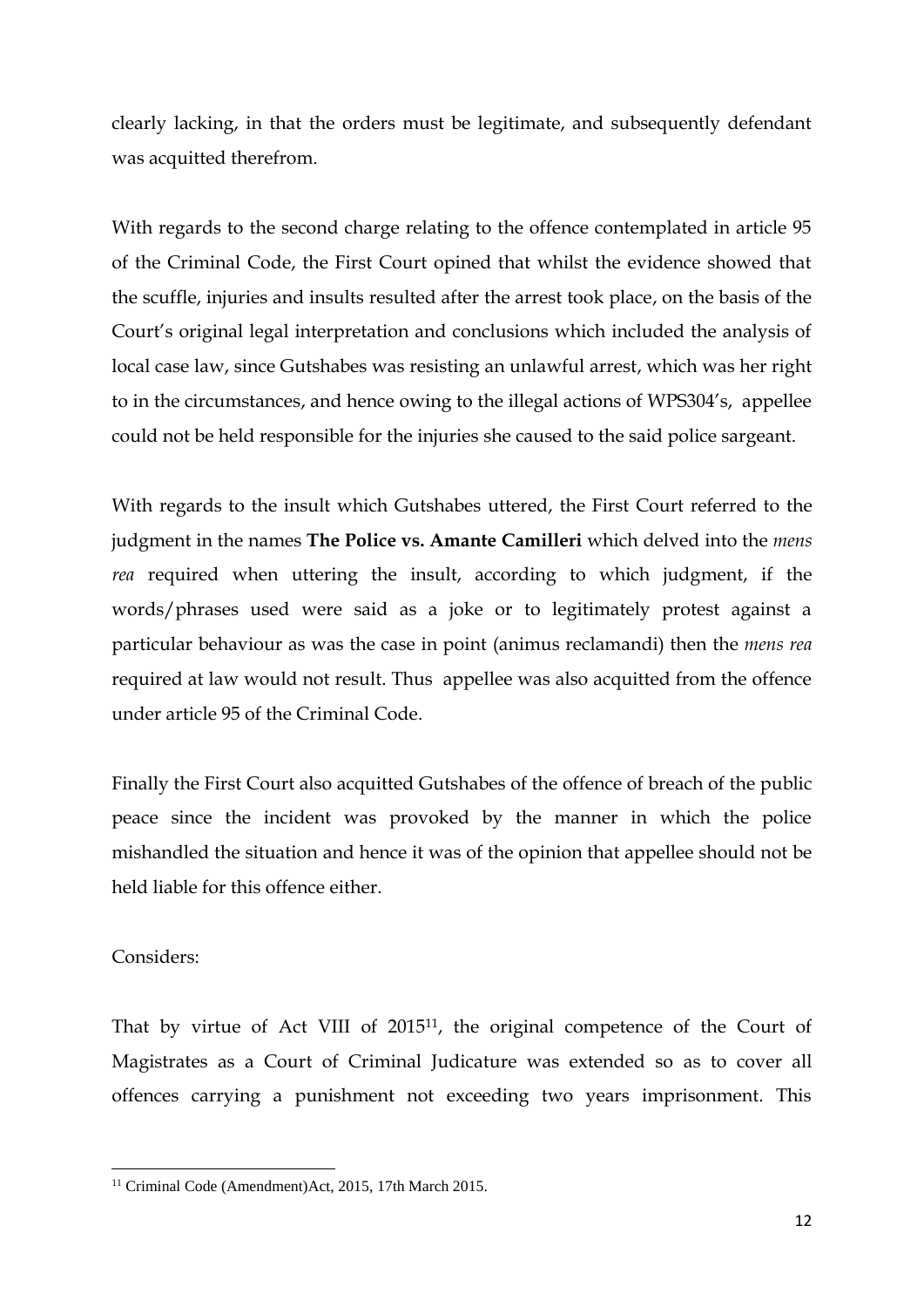disposition of the law came into force in March of the same year, hence being applicable to the case at issue which occurred on the 9th of August 2015.

Also, after having analysed the offences with which Polina Gutshabes was charged and the punishments applicable thereto when they were committed, it results that these do not exceed a term of imprisonment of two years, hence making this case triable *ab initio* as summary proceedings before the Court of Magistrates as a Court of Criminal Judicature. Consequently the Attorney General's right of appeal in such cases is limited to those instances laid down in article 413(1)(b) of the Criminal Code, hence including the basis of appeal which the Attorney General has put forward in his application.

From the appeal application it transpires that the Attorney General is arguing that the First Court reached an erroneous conclusion in deciding that the acts carried out by the police were unlawful, and this due to the fact that a wrong interpretation was made of the phrase "lawful order" contained in articles 96 and 338(ee) of the Criminal Code. The Attorney General substantiates this argument by referring to article 355AD(3) of the Criminal Code granting powers to the executive police to summon a person to attend a police station wherein it is stated:

**'The police may, orally or by a notice in writing, require any person to attend at the police staton or other place indicated by them to give such information and to produce such documents as the Police may require and if that person so attends at the police station or place indicated to him he shall be deemed to have attended the police station or other place voluntarily. The written notice referred to in this sub-article shall contain a warning of the consequences of failure to comply, as are mentioned in subarticle (5)'.** 

Now according to subarticle (5):

**'A person who fails to comply with a notice in writing as is referred to in sub-article (3) or who fails, upon being so requested, even if only orally, to accompany voluntarily a police officer to a police station or other place indicated by the police officer for any purpose mentioned in the said subarticle (3) shall be guilty of a contravention punishable with detention and shall be liable to be arrested immediately under warrant'.**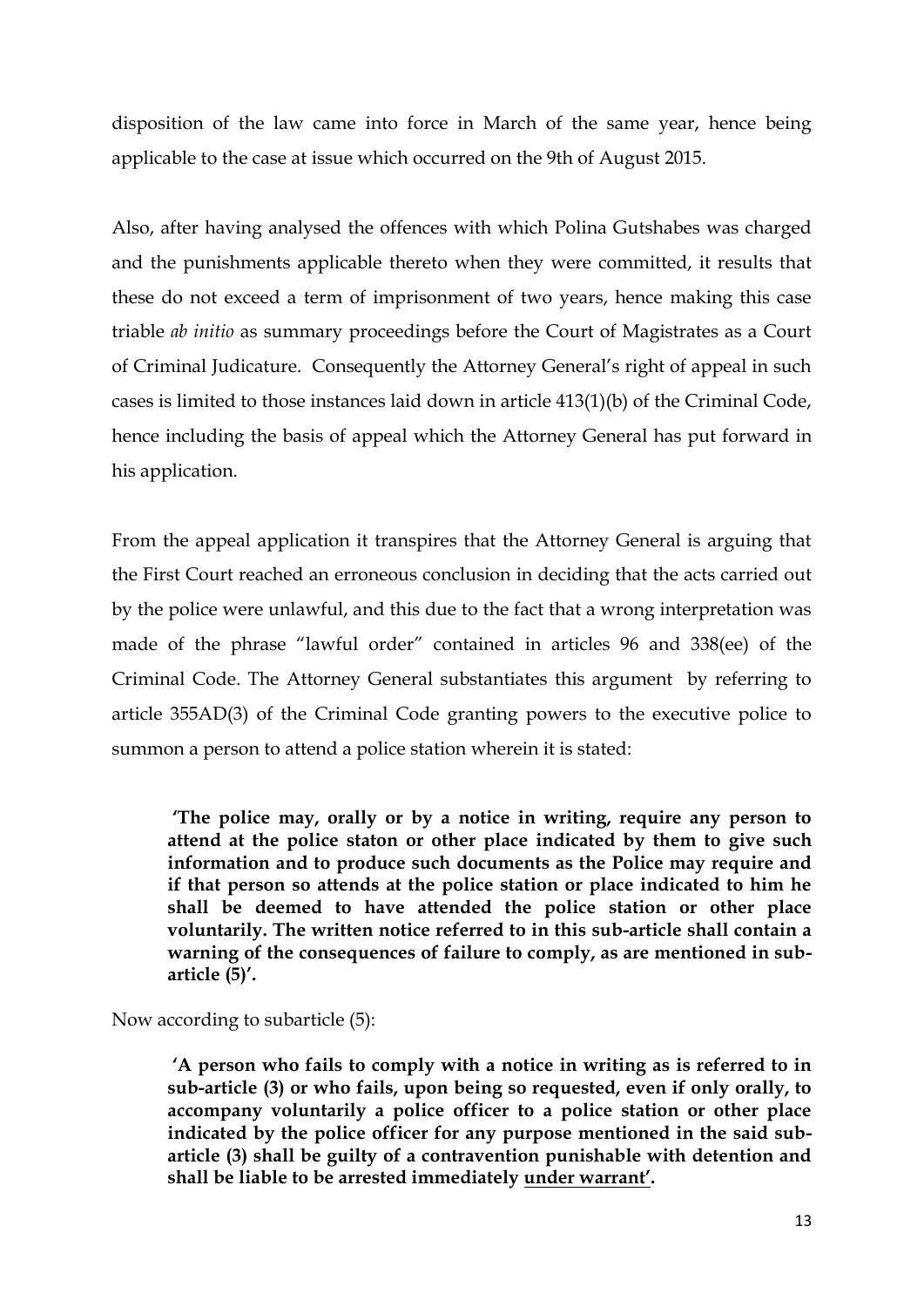In terms of this disposition of the law, it is the opinion of the Attorney General that the request by the police officers made to appellee to alight from the bus and accompany them to the police station was a lawful order, which falls within the precincts of the legal elements necessary for the offence in article 96 of the Criminal Code to result. He is of the opinion, therefore, that the police conduct was not illegal, as decided by the First Court, but was made in terms of article 355 AD as quoted. Consequently since the legality of the actions carried out by the police did infact subsist, the accused had to be found guilty of all the charges proffered against her.

This being premised, the Court cannot uphold the preliminary plea put forward by the defence, since although the First Court carried out a detailed legal exposition of the elements of all the offences brought against respondent, it is on the basis of that interpretation that the Attorney General is basing his appeal, since he is of the opinion that the demand made to appellee to accompany the officers to the police station falls within the defintion of the phrase "a lawful order" mentioned in the law, as already stated. Consequently the preliminary plea is being rejected.

#### Considers:

That first of all, the Court observes that appellee was not charged with the breach of article 355AD(3) and (5) of the Criminal Code, which offence is contraventional in nature, and hence the First Court was not required to delve into the legal aspects of this provision of the law, despite the fact that according to the Attorney General, the matter at hand was a clear reflection of this offence.

The Attorney General objects to the conclusions reached by the First Court regarding the illegality of the acts of the police officers and the subsequent arrest since he is of the opinion that on the basis of article 355AD(3), the police officers could proceed to the arrest of Gutshabes on the grounds that she was violating the lawful orders given to her. What this article of law however necessitates is that when refusing to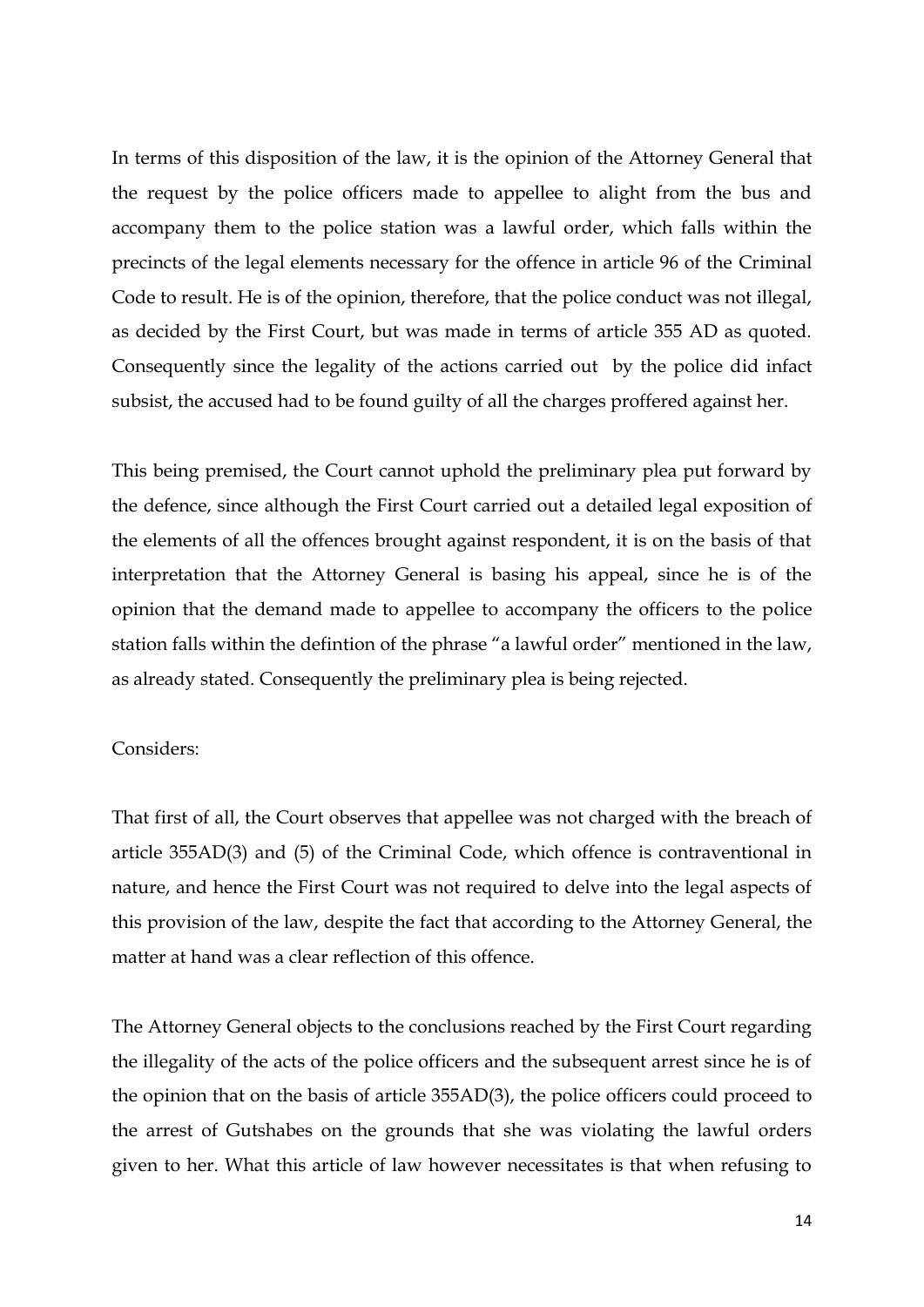comply with the order to attend a police station, the subsequent arrest has to take place "under warrant." This clearly means that in spite of the fact that the police officers considered appellee's refusal in complying with their orders to alight from the bus and proceed to the police station as a contravention at law, they were however not legally justified in proceeding immediately with the arrest of respondent by using force, since according to law this necessitated an arrest warrant. At that point in time respondent had not as yet committed an offence justifying the sargeant to proceed to arrest without the necessity of a warrant as indicated in article 355X such warrant having to be executed in terms of article 355V which states:

## **" Where there are lawful grounds for the arrest of a person, the Police may request a warrant of arrest from a Magistrate, unless in accordance with any provision of law the arrest in question may be made without a warrant."**

As already stated in terms of article 355AD(5) cited by the Attorney General the arrest taking place after a violation of this disposition of the law has to be carried "**under warrant**", such warrant in this case was not present, making the subsequent use of force and arrest unlawful.

Consequently the interpretaion made by the First Court regarding the powers of arrest of a police officer were legally correct thus rendering the Attorney General's appeal unfounded. The judgment does not in any manner state that the authority vested in a police officer to demand that a person attend a police station or to arrest a person who is in violation of the law is in any way unlawful. It is the abuse of that authority when proceeding to the use of force and arrest which rendered their actions in violation of the law as rightly concluded in the appellate judgment, such arrest in the circumstances necessitating a warrant as laid out in article 355AD(5) of the Criminal Code, as stated.

Not only but the First Court gave a correct interpretation of the meaning of the phrase "when in the execution of the law or of a lawful order" found in article 96, thus bringing out a distinction between the situation where the assault and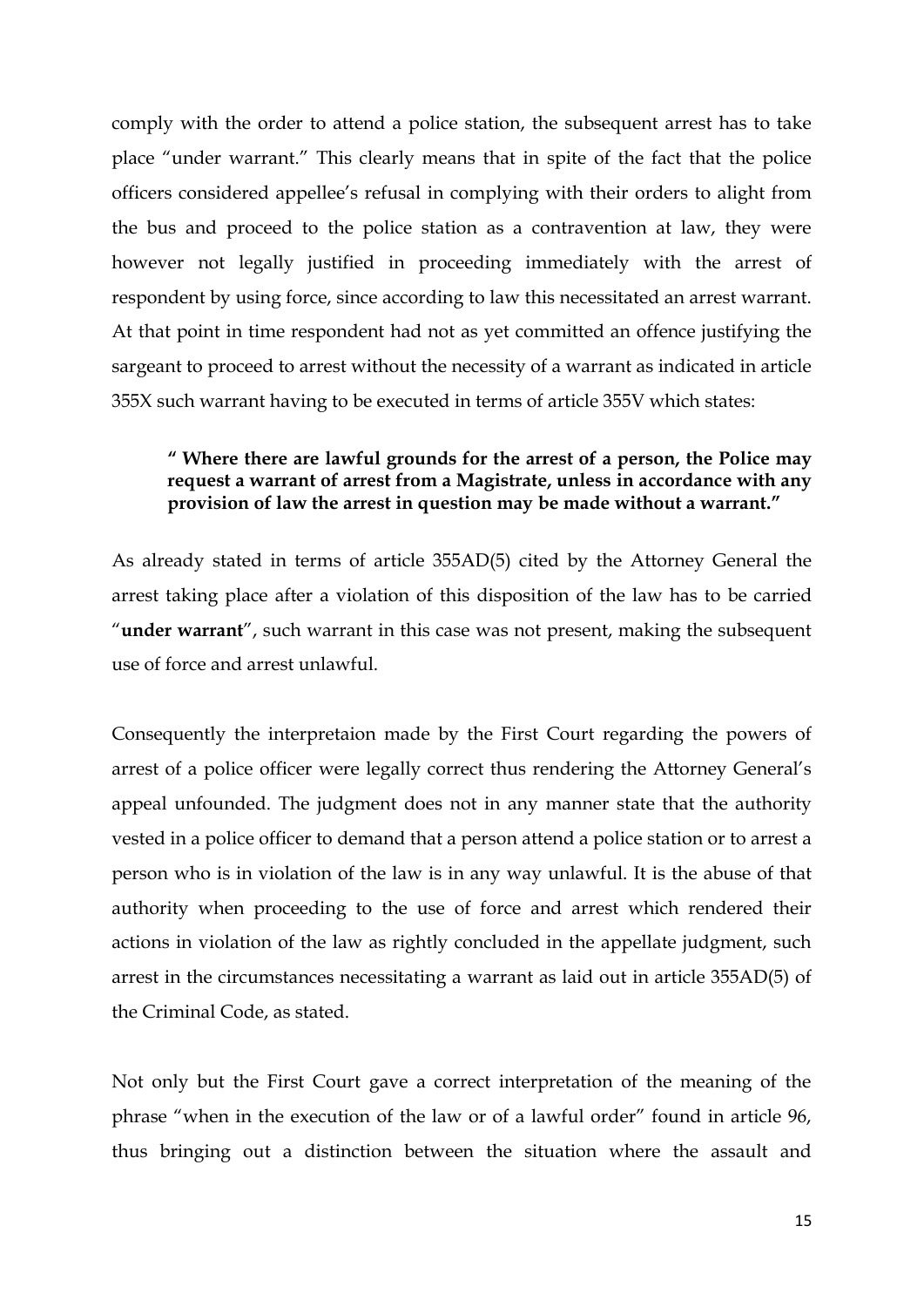resistance takes place when the Police Officer is proceeding with the arrest of the person wherein the legal elements of the offence under article 96 results, and the assault and resistance carried out by a person when a police officer is simply discharging his public duty. The First Court concludes in fact that the actions of appellee could have resulted in a violation of both article 95 and 96, had the arrest of Gutshabes been one carried out in terms of article 355X of the Criminal Code.

The offence envisaged in article 96 clearly necessitates that *actus reus* take place when in opposition to the execution of the duties or lawful orders made by a public officer, one of the instances being when the police are in the process of arresting a person and not simply when requesting a person to attend a police station as envisaged in article 355AD cited by the Attorney General, violation of which order would simply be contraventional in nature, and requiring an warrant before proceeding to arrest. The subsequent arrest, being therefore, against the law, cannot lie at the basis of offence embodied in article 96 of the Criminal Code.

This is being stated in the light of the fact that all this incident was triggered off by the fact that Gutshabes refused to alight from the bus as the police officers were asking her to do and accompany them to the police station and this only because she had allegedly committed another offence of a contraventional nature when insulting the bus driver. When the police officers saw appellee's lack of coperation in their request, they decided to use force in order to make her do what she had been ordered without a warrant at law, rendering the subsequent resistance and assault justifiable, as concluded by the First Court.

Thus this Court cannot agree with the argument expounded by the Attorney General that the First Court carried out a wrong interpretaion of the law, and this when the judgment contains a detailed analysis of every disposition of the law at the basis of each and every offence substantiated by ample references to case law and jurisprudence, and cannot but agree with the conclusions reached by the First Court that the forceful arrest of appellee by the police was unjustified in terms of the law.